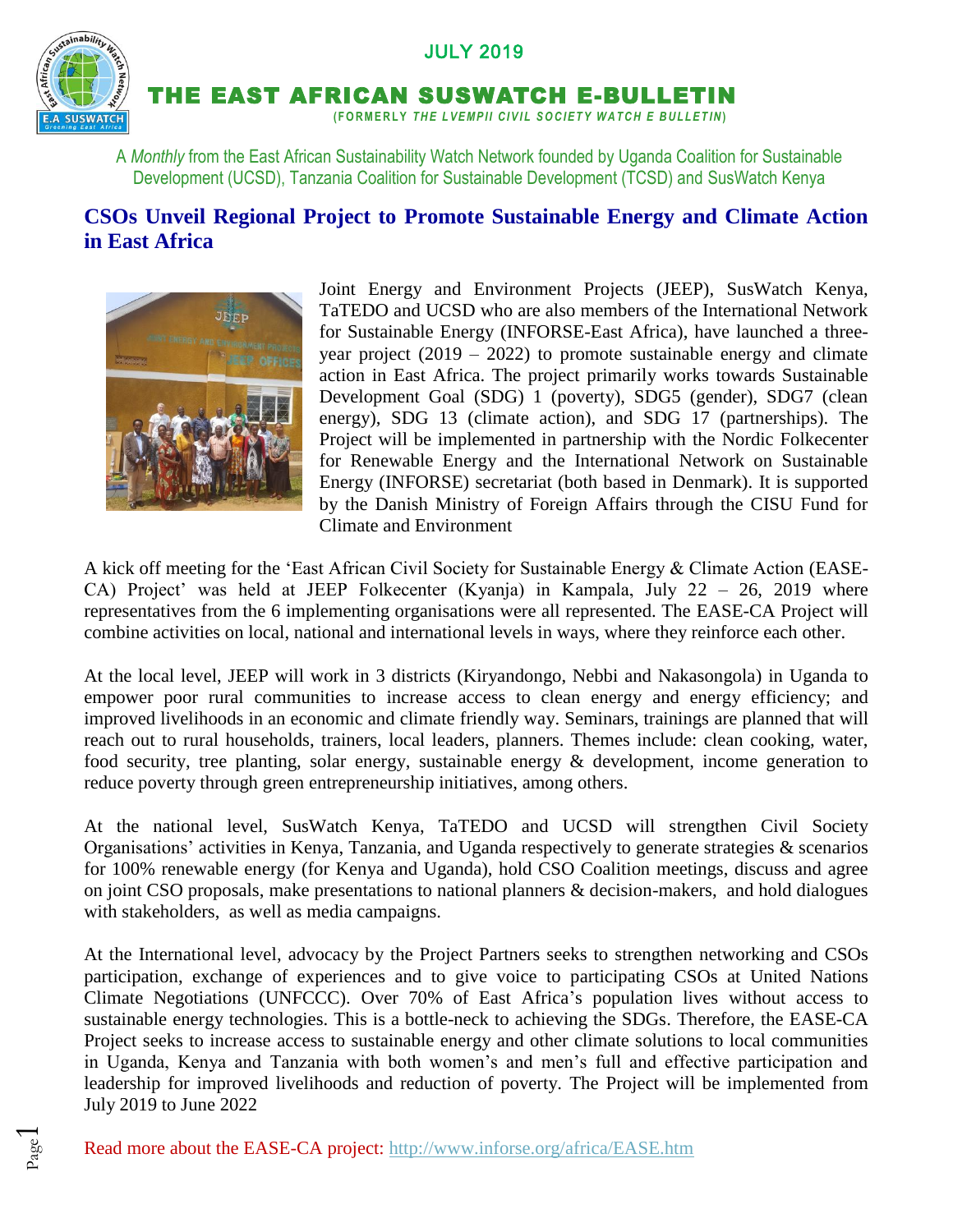## **CSOs Call for More Global awareness on Carbon dioxide Removal Approaches**



Participants at the meeting in Nairobi. Photo: RESOLVE

Page  $\mathbin{\vartriangle}$ 

A two-day meeting for 30 CSOs from around the globe, was convened by the Carnegie Climate Governance Initiative (C2G) in Nairobi from July 11 to 12, 2019 to consider Carbon Dioxide Removal (CDR) interventions, proposed as potential supplements to rapid CO2 emissions reductions (scaling up ambition), in the context of the overall objective of the Paris Agreement and the Sustainable Development Goals (SDGs). Carbon dioxide Removal is the process of removing carbon dioxide from the atmosphere and storing it. The available technology options for CDR range from the less risky ones like afforestation and reforestation to complex, costly ones like ocean fertilization.

In 2015, Parties to the UNFCCC agreed to limit global temperature increase to well below 2°C above pre-industrial levels, and to pursue efforts to limit the increase to 1.5°C. In 2018, the IPCC Special Report on Global Warming of 1.5°C warned that if the current Nationally Determined Contributions or NDCs do not improve dramatically, the world will need to rely heavily on CDR options that are as yet unproven at scale to meet the 1.5°C limit. Even with improvements in current policies and the NDCs to reduce emissions, significant - if not substantial - CDR will be needed.

However, despite existing provisions in global climate policy for example in the Paris Agreement, many key governance gaps and challenges remain for large-scale CDR and will need to be addressed.

The CSO meeting sought to learn about the CDR approaches that included: sustainable agriculture and soil carbon, restoration of degraded lands and protection of primary forests, Bio-Energy with Carbon Capture and Storage (BECCS) and Direct Air Carbon Capture and Storage (DACCS). It specifically sought to explore and assess the concerns and opportunities related to CDR and the four approaches (above) at the local, national and international level; and to bolster environmental community readiness to engage in ongoing and upcoming activities related to CDR options.

During the meeting, discussions were held against the understanding that no single or group of CDR efforts could act as a substitute for the required rapid and deep reductions in greenhouse gas emissions in all sectors and all countries. These CDR options can only be considered in addition to these mitigation actions. The meeting involved expert presentations on the technical, policy, political overview and discussions on 4 CDR approaches (Agriculture and Soil Carbon; Forestry-based natural solutions; BECCS, and DACCS), that were followed by plenary sessions and group work. Information gained from a prior survey and interviews with the participants regarding their familiarity, prioritization and concerns about CDR approaches provided a useful starting point for the meeting.

After the presentation, the groups came up with priorities on based on the 4 approaches, to be reflected in the NDCs; and how the global North could support NDCs of the global South with respect to carbon removal. Generally, the CSOs were of the view that agriculture and soil carbon; forestry-based solutions be prioritized in terms of contributing to CO2 removal with livelihood co-benefits accrued to millions of people, rather than a few. The CSOs were however hesitant on BECCS and DACCs, as this needs more research and public discussion. They also called for more awareness creation amongst CSOs and other climate change actors across the globe on CDR options, risks and trade-offs.

Read more about the Carnegie Climate Governance Initiative from: [https://www.c2g2.net/governing](https://www.c2g2.net/governing-large-scale-carbon-dioxide-removal-are-we-ready/)[large-scale-carbon-dioxide-removal-are-we-ready/](https://www.c2g2.net/governing-large-scale-carbon-dioxide-removal-are-we-ready/)